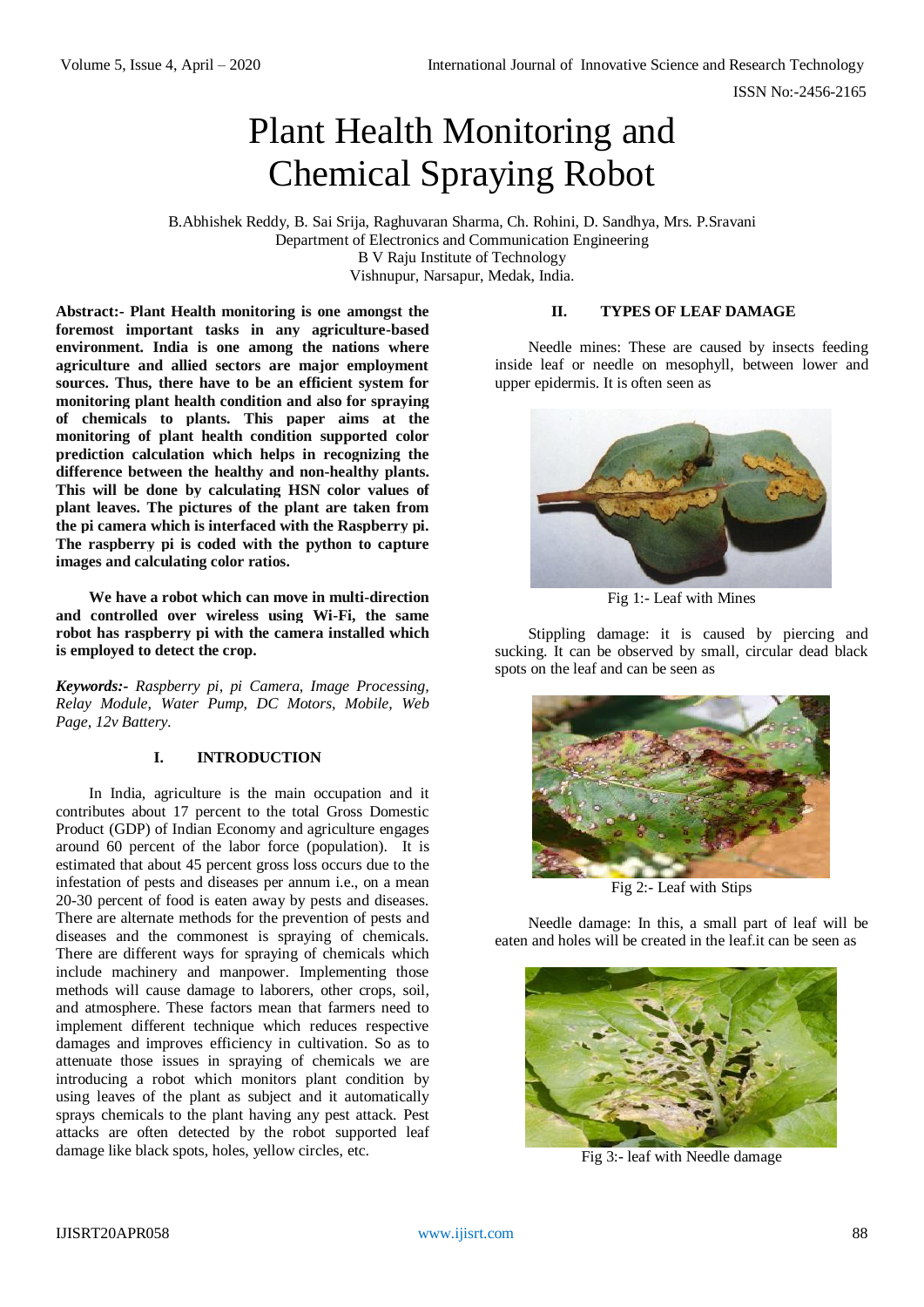

# **III. ARCHITECTURE AND FLOW CHART**

Fig 4:- Block Diagram

**V. FLOW CHART**

# **IV. WORKING**

Robot installed with all required equipment placed in field when power is on using battery source and here the direction of the robot is operated by using wireless through WIFI using webpage from user mobile. This robot will be operated from outside the field. When the robot movement starts a command is sent to the robot to start out camera for capturing images of plant leaves. The captured images are processed using raspberry pi and if there's any defect found

with the leaves then the controller provokes relay to activate chemical spraying to that particular plant which will be arranged automatically based on plant height, also the movement of the robot is going to be stopped for a time programmed within the controller then continues. When reached end of the column the robot got to be set to other column and therefore the process of monitoring and spraying continues. Thus the robot performs health monitoring and chemical spraying to plants.



Fig 5:- Flow Chart of the System